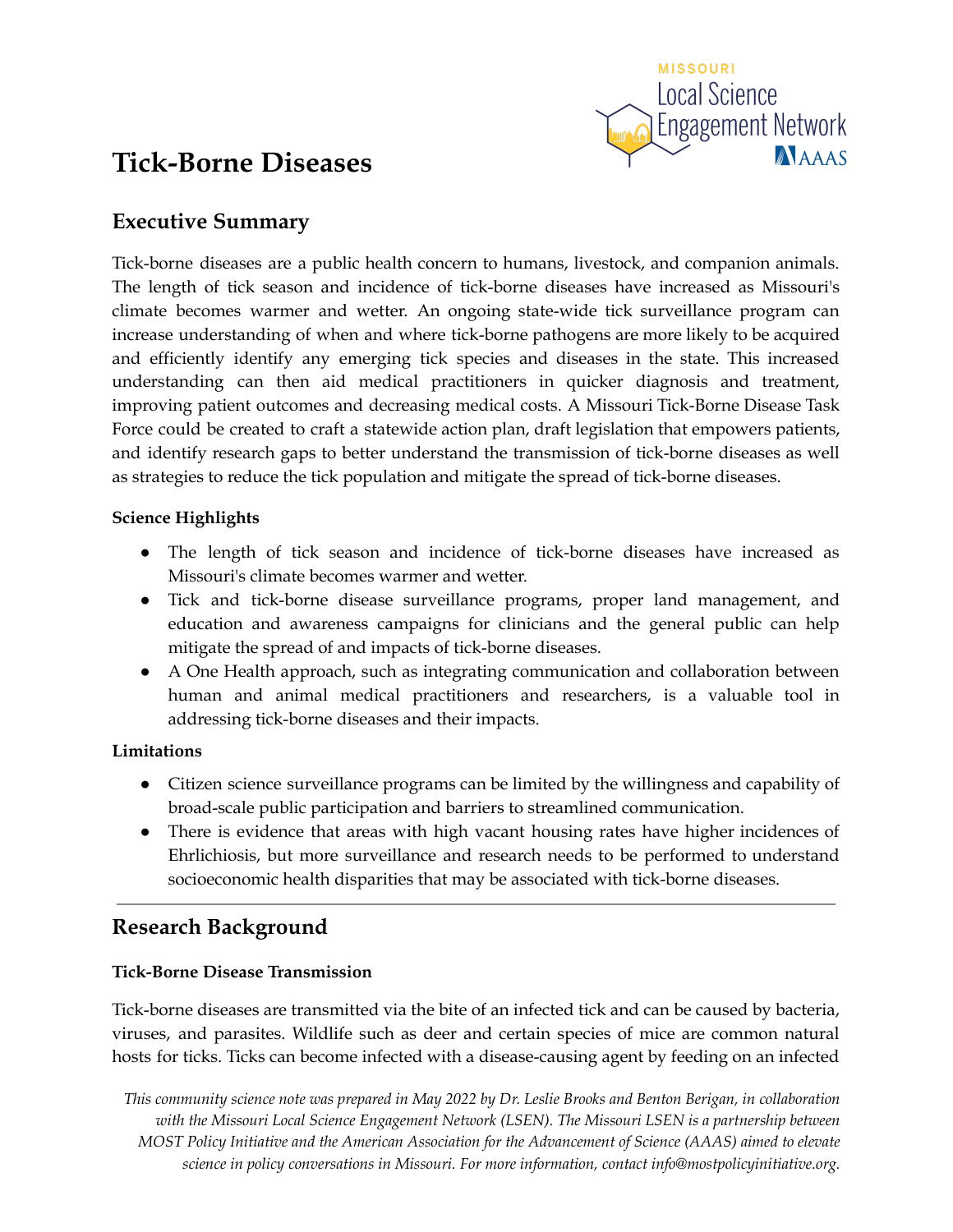host, then transmit the disease to people, livestock, or companion animals (Figure 1). In particular, Missourians that spend time outdoors working in deeply wooded areas or enjoying nature, hiking, or hunting are at a higher risk of tick exposure. Personal [protective](https://www.cdc.gov/ticks/avoid/on_people.html) measures that can help decrease the risk of acquiring a tick-borne disease through tick bites include avoiding wooded or brushy areas, treating clothing with 0.5% permethrin when camping or spending time in wooded areas, and thoroughly checking one's body for ticks once inside after spending time in a potentially tick-infested area.



**Figure 1.** Tick Life Cycle. Source: Centers for Disease Control & Prevention

#### **Geographic & Seasonal Range of Ticks**

The [geographic](https://www.ncbi.nlm.nih.gov/pmc/articles/PMC6587693/#:~:text=Increased%20temperature%20increases%20the%20survival,Canada%20as%20the%20climate%20changes.) range of tick species that transmit these pathogens depends on temperature, humidity, the distribution of animal hosts they feed on, and land-use change.<sup>3</sup> This geographic range has been expanding in recent decades, contributing to an increase in tick-borne diseases affecting the Midwest (Figure 2), primarily due to increased temperatures caused by [climate](https://www.ncbi.nlm.nih.gov/pmc/articles/PMC5877023/) [change.](https://www.ncbi.nlm.nih.gov/pmc/articles/PMC5877023/)<sup>13</sup> Moreover, the seasonality of acquiring tick-borne diseases is expanding. While tick-borne diseases are most commonly acquired in the summer months, the Missouri tick [season](https://www.cambridge.org/core/journals/epidemiology-and-infection/article/seasonality-and-trends-in-incidence-of-human-ehrlichiosis-in-two-missouri-ecoregions/BA4AF857754CB516C79FCBFECC49BDA1) can last at least seven months, beginning in March and going through October.<sup>1</sup> These changes have considerable public health implications for humans, livestock, and companion animals.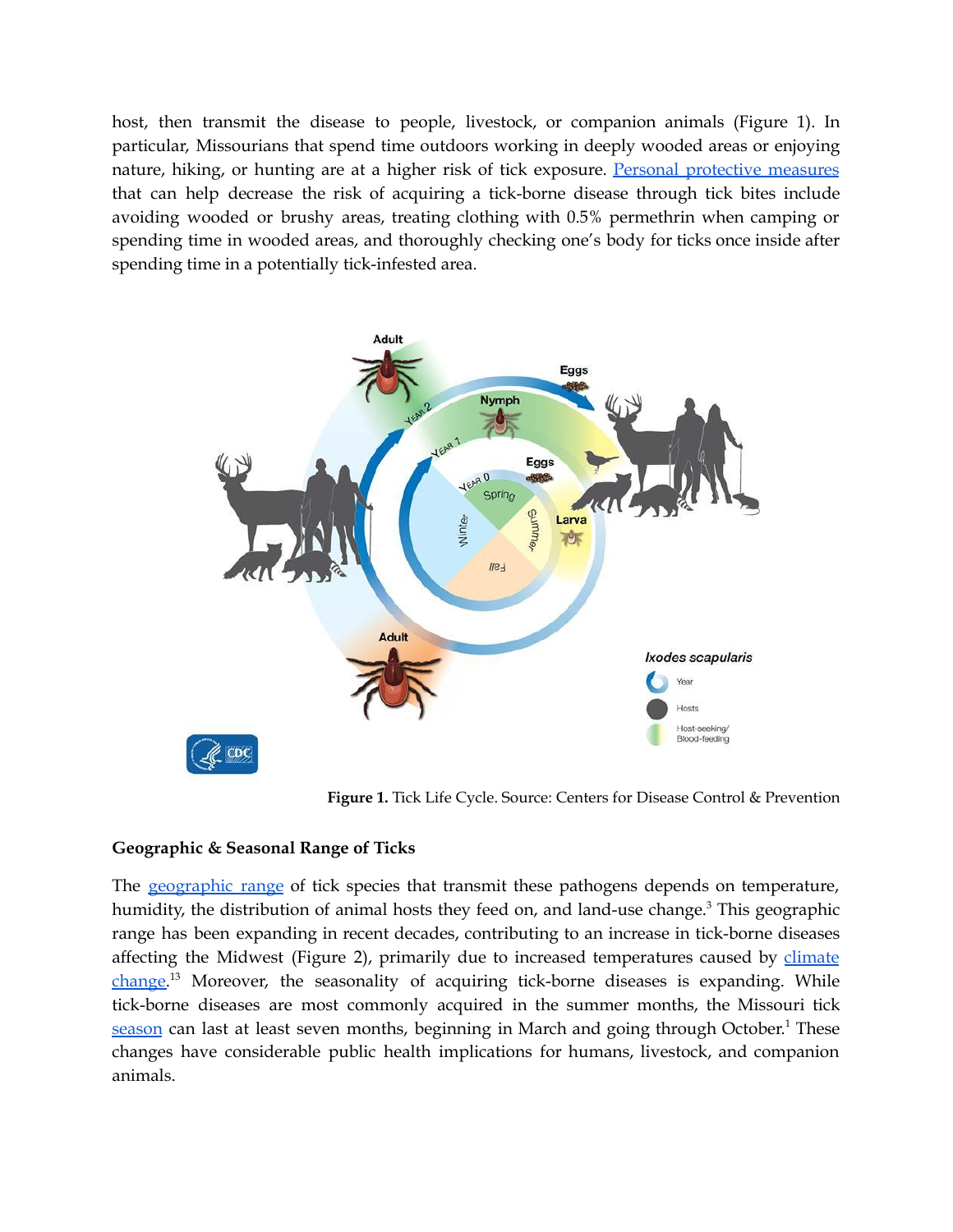

**Figure 2.** Tick-borne disease cases reported in Missouri. Source: Centers for Disease Control & Prevention

## **Tick-borne Diseases in Missouri**

Tick-borne diseases that can be acquired in Missouri are Ehrlichiosis, Rocky Mountain Spotted Fever (RMSF), Tularemia, Heartland Virus, Bourbon Virus, Lyme Disease, and Southern Tick Associated Rash Illness (STARI). Of these, Ehrlichiosis is the most common, but the others are still of concern and may pose more serious threats as the climatic landscape becomes more conducive for their survival. Ehrlichiosis, caused most commonly by the bacterial species *E. chaf eensis* and *E. ewingii*, is recognized as a nationally notifiable disease by the Centers for Disease Control and Prevention. *Ehrlichia* bacteria are transmitted by the most predominant tick species in Missouri, the Lone Star Tick*.*

Reported cases of Ehrlichiosis in the United States are four times higher than they were at the start of the twenty-first century, and Ehrlichiosis is an emerging threat in Missouri. Missouri has become an epicenter of Ehrlichiosis as it has the second [highest](https://www.ncbi.nlm.nih.gov/pmc/articles/PMC6139867/) state-reported incidence rate of *E. chaf eensi*s and is tied for the highest incidence rate of *E. ewingii*. <sup>7</sup> While increases in reported cases are, in part, a result of increased surveillance and awareness of tick-borne diseases, they are also a function of the changing environment.<sup>7,9</sup>

Symptoms of tick-borne diseases include fever, chills, muscle pain, joint pain, headache, and skin rashes. Without prompt treatment, tick-borne diseases can be fatal. Up to 57% of patients with Ehrlichiosis require hospitalization and 11% develop a life-threatening [complication.](https://jamanetwork.com/journals/jamanetworkopen/fullarticle/2773048)<sup>10</sup> An antibiotic, Doxycycline, is the standard form of [treatment](https://health.mo.gov/living/healthcondiseases/communicable/communicabledisease/cdmanual/pdf/Ehrlichiosis.pdf) for Ehrlichiosis.<sup>9</sup> A significant factor associated with the severity of disease is the delay in starting appropriate antibiotic therapy.<sup>10</sup> A [difficulty](https://health.mo.gov/living/healthcondiseases/communicable/communicabledisease/cdmanual/pdf/Ehrlichiosis.pdf) with Ehrlichiosis (along with other tick-borne diseases) is that they can resemble other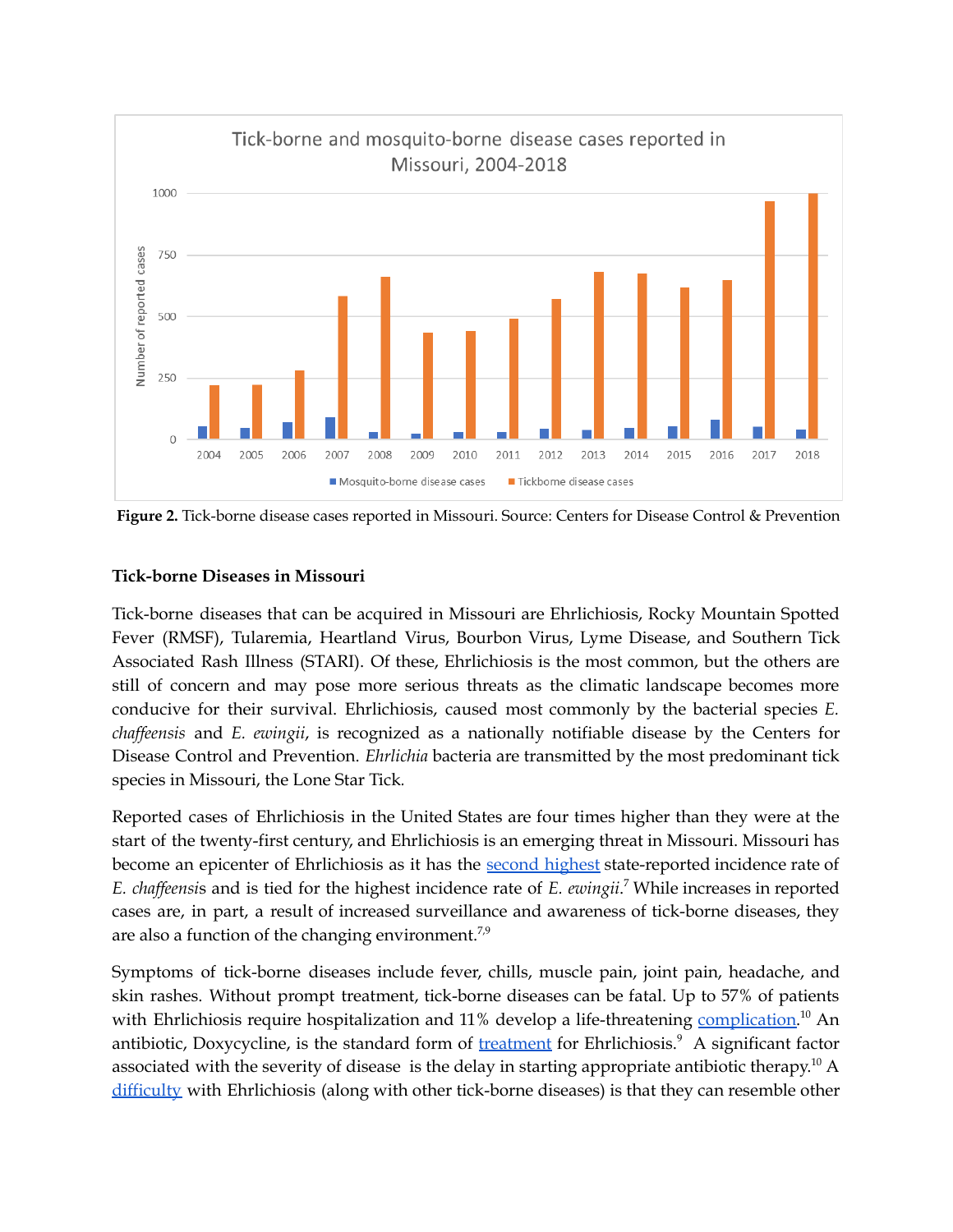infectious and noninfectious diseases, making diagnosis difficult. Furthermore, traditional diagnostic tests are difficult to clinically interpret and cannot always provide diagnostic confirmation early in the course of the disease. 10

In addition to transmitting Ehrlichiosis, the Lone Star Tick has also been implicated in the development of **Alpha-gal [Syndrome](https://www.ncbi.nlm.nih.gov/pmc/articles/PMC4313755/)**, a condition that results in a potentially life-threatening allergy to certain animal-sourced foods and **products**.<sup>8,16</sup> Additionally, with tick-borne diseases on the rise, there is the potential for increased risk of donor-derived infections via organ transplants, as described in a recent  $case$  [study](https://www.researchgate.net/profile/Aditi-Saha-4/publication/353606933_Donor-derived_Ehrlichiosis_2_Clusters_Following_Solid_Organ_Transplantation/links/61805508a767a03c14e1aa90/Donor-derived-Ehrlichiosis-2-Clusters-Following-Solid-Organ-Transplantation.pdf) of five organ recipients, in which one of the organ donors was from Missouri. 12

# **Programmatic and Policy Mitigation Strategies**

Within the past few years, there have been a number of state-based and federally commissioned task forces, working groups, and surveillance programs to address the growing concern for tick-borne diseases across the US. These are further described below.

# Surveillance Program

The Missouri Department of [Conservation](https://www.atsu.edu/missouri-ticks-and-tick-borne-pathogen-surveillance-research) and A.T. Still University are utilizing a citizen science approach to develop a comprehensive map of tick species' locations throughout the state, along with the diseases they carry. Citizen science is not only a useful tool in tick surveillance programs, but it also raises public awareness about tick-borne diseases and how to prevent them. Having citizens mail in ticks they find also provides researchers with real-world insights regarding what types of ticks and their associated diseases people are naturally exposed to.

Moreover, understanding the distribution of tick-borne disease agents in a certain geographic locale can be used to sensitize health care providers to those specific health risks, leading to more efficient diagnoses and treatments. The current project was designed as a one year study to provide baseline information of species and disease distributions in Missouri. Subsequent, long-term studies could provide additional information about how tick distribution, abundance, and disease transmission are affected by the changing climate.

An ongoing statewide tick surveillance program would provide information to better understand when and where tick-borne pathogens are more likely to be transmitted. Furthermore, surveillance programs provide opportunities to actively search for previously undiscovered tick species and new pathogens. For example, the Asian Longhorned Tick, which is a major livestock pest, was recently discovered in Missouri. The presence of this tick could be harmful to Missouri's <u>cattle [industry](https://agriculture.mo.gov/news/newsitem/uuid/2510b251-b71d-4107-8d0b-45455a8d9834/asian-longhorned-tick-confirmed-in-missouri)</u>.<sup>11</sup>

# Task Force

In 2018, the New York State Senate created a Task [Force](https://www.nysenate.gov/committees/task-force-lyme-and-tick-borne-diseases) on Lyme and Tick-Borne Diseases, which resulted in a report highlighting the immediate need for a statewide action plan, legislation to empower patients, and funding for research to reduce the tick population. A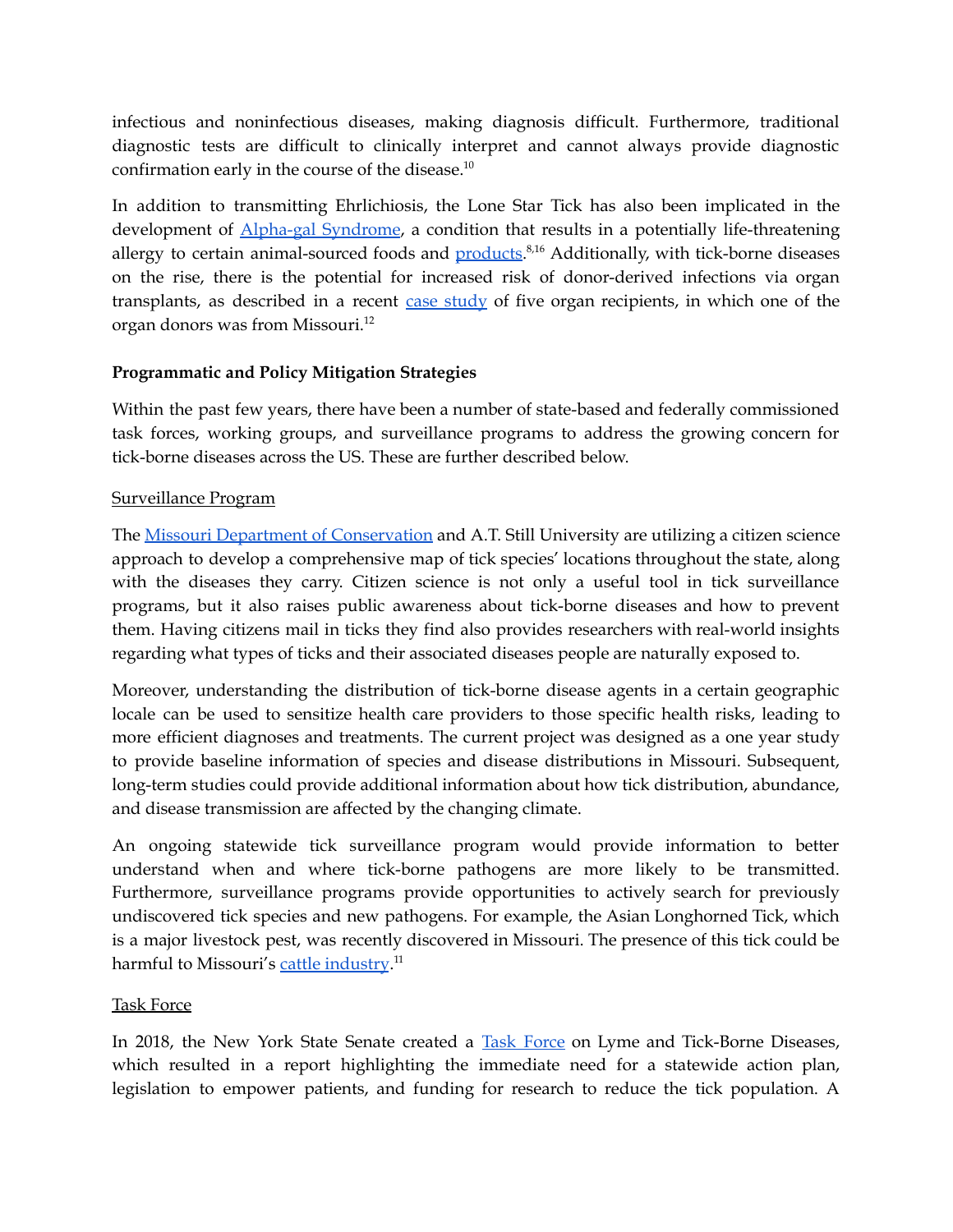similar task force could be created in the Missouri legislature, which could also coordinate and share information with the federally-mandated Tick-Borne Disease Working Group. This [Working](https://www.hhs.gov/sites/default/files/tbdwg-2020-report_to-ongress-final.pdf) Group was established to identify priorities and gaps related to tick-borne diseases and provide a report to Congress and the Department of Health and Human Services' Secretary every two years.<sup>15</sup> The most recent report provided a variety of recommendations, including the need for improved diagnostic tests, clinician training and education, and an enhanced surveillance process. The report prioritized the need to fund a One Health interdisciplinary approach and multi-agency effort promoting research and surveillance to identify and validate integrated tick management. The report also recognized the need to fund research aimed at understanding the determinants of those most affected by tick-borne diseases (e.g., age, race, gender, socioeconomic status, and rural vs. urban). 5

## Socioeconomic Considerations

Two recent studies, one focused specifically in Missouri, found a positive correlation between vacant housing and Ehrlichiosis occurrences, providing insight into potential socioeconomic disparities of tick-borne diseases.<sup>2,14</sup> The exact underlying cause for this is unknown. Proposed theories include the possibility that vacant housing units may represent regions where socioeconomic conditions result in high-risk land-use practices or that lack of maintenance associated with these housing characteristics results in higher vegetation cover that attracts ticks, or their associated animal hosts.

The study also found Ehrlichia infections were more common in areas that have a high density of white-tailed deer and a low human population density (i.e., rural areas). Therefore, potential mitigation programs could include both environmental (e.g., deer population management) and social interventions (e.g., awareness campaigns in rural communities). $^{2,14}$ 

# One Health Approach

One [Health](https://www.cdc.gov/onehealth/basics/index.html) is an approach that recognizes that the health of people is closely connected to the health of animals and our shared environment, and this approach can be strategically used to address tick-borne diseases. Ehrlichia species affecting [dogs](https://parasitesandvectors.biomedcentral.com/articles/10.1186/s13071-020-04022-4) are also increasing across the U.S.<sup>6</sup> Veterinarians annually test dogs for tick-borne diseases, including Ehrlichia. Since dogs live in close proximity with humans, streamlining communication and sharing of diagnostic information between veterinarians and human physicians is a One Health strategy that could leverage dogs as sentinels for human infections. 4

# Land Use Management

Finally, modifying tick habitats through proper land management can decrease the risk of tick-borne disease transmission by decreasing the number of ticks present. Further studies on management techniques and their influence on reducing either tick numbers or their capability to transmit disease are needed to draw firm conclusions. 7

# **References**